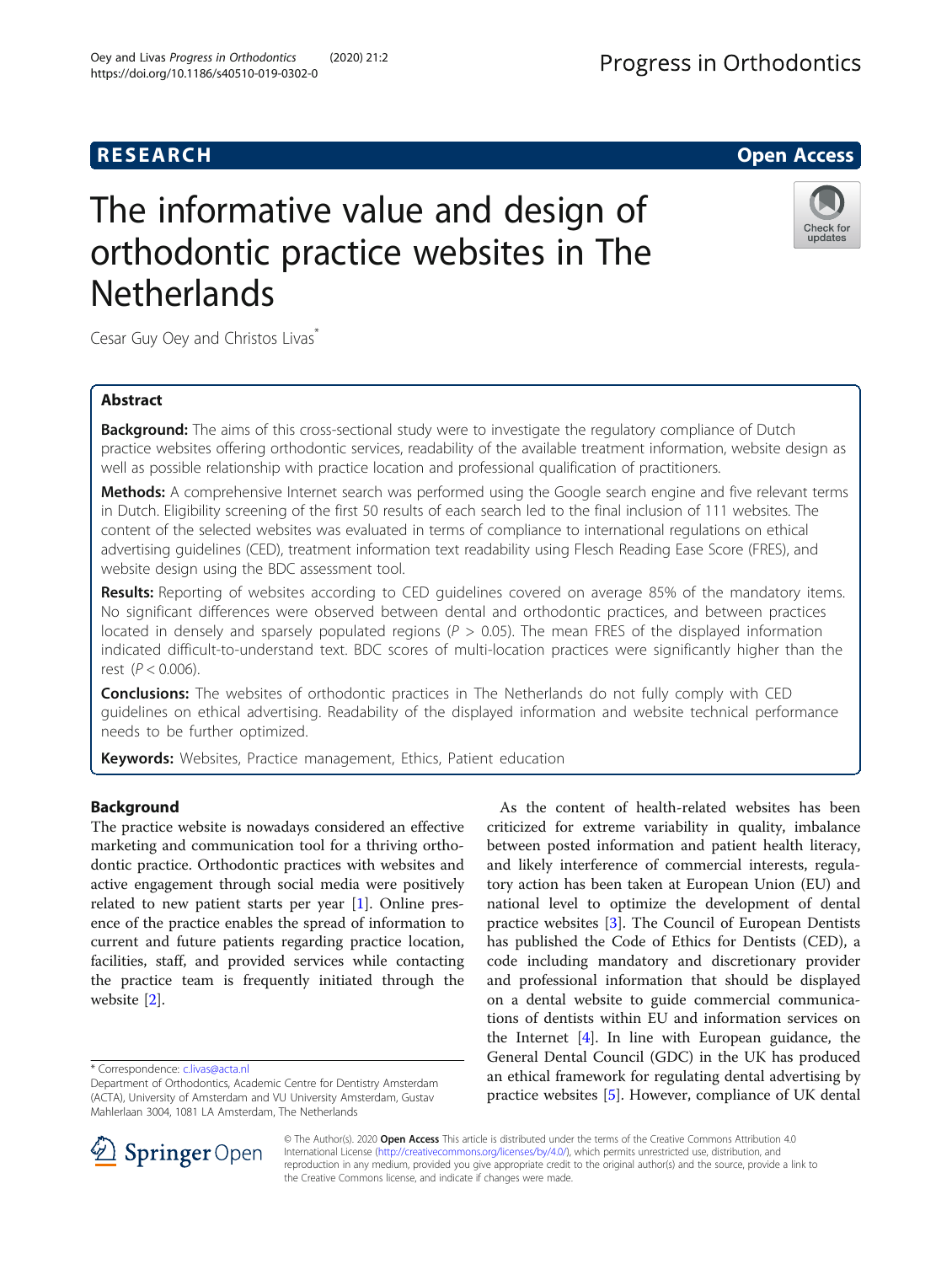and orthodontic practices to GDC core principles is generally poor and rather slowly improving [\[2](#page-5-0), [6](#page-5-0)–[9](#page-5-0)].

To this end, the Royal Dutch Dental Association (KNMT: Koninklijke Nederlandse Maatschappij tot bevordering der Tandheelkunde), the professional association for dentists, oral surgeons, and orthodontists in The Netherlands, has recommended a 7-point checklist regarding the desired information available on practice websites [\[10\]](#page-5-0). Using a 60-item questionnaire developed by the authors, the content of Dutch dental practice websites was found to be highly variable. Strikingly, essential details like dentist's name, professional title, and registration number, e-mail address and last update date were often missing from the websites of Dutch dental practices [[11\]](#page-6-0).

Due to the widespread acceptance of orthodontics by the general Dutch population and shortage of practicing orthodontists, especially in non-metropolitan areas, 27– 40% of the orthodontic caseload is being served by dentists [\[12,](#page-6-0) [13](#page-6-0)]. Given practice-specific parameters like location (i.e., urban vs. rural areas), ownership status (i.e., multi-owner vs. single-owner practice), and professional title (i.e., dentists vs. orthodontists) may have a certain impact on the website's quality  $[14]$  $[14]$  $[14]$ , it would be interesting to investigate the informational content of the websites of the practices of orthodontic treatment providers in The Netherlands. Thus, the aims of this study were to examine the compliance of Dutch orthodontic practices to EU regulations (CED), readability of the posted orthodontic information, website design, and possible relationship of the aforementioned website features with practice location and professional qualification of practitioners.

# Methods

#### Search strategy

Using Google [\(www.google.com](http://www.google.com)), an Internet search was carried out on April 17, 2019. This decision was made on the basis of the high search validity and popularity of the Google search engine in The Netherlands [\[15,](#page-6-0) [16](#page-6-0)]. Prior to initiating search, browser history, cookies, and cache were cleared. Five terms in Dutch were originally identified to yield the most Google results and subsequently used for the purposes of the study: "orthodontics," "orthodontic practice," "orthodontist's practice," "practice of orthodontists," and "dentist for orthodontics." Dutch professional associations have recently agreed upon using the title "dentist for orthodontics" by dentists practicing orthodontics to avoid confusion for patients. To outperform the standard online search behavior of a layperson limited to the first 8–10 results, the first 5 pages, were considered for eligibility  $[17-19]$  $[17-19]$  $[17-19]$  $[17-19]$  $[17-19]$ . Only websites of orthodontic practices, and dental practices providing orthodontic treatment located in the Netherlands were included.

# Website assessment Regulatory compliance

Practice information was critically reviewed for compliance to CED by one observer (first author). The review focused on reporting mandatory information such as name and geographic address, contact details of the service provider, professional title and the country the title was obtained, license, and registration information. Websites were screened for optional CED items, namely opening and contact hours of the practice, details of emergency care, information about treatment techniques as well as links to professional associations like the Dutch Association of Orthodontists (NVvO; Nederlandse Vereniging van Orthodontisten) and the Orthodontic Association of General Practitioners (OVAP; Orthodontische Vereniging van Algemeen Practici).

#### Readability of orthodontic information

Text readability was evaluated by means of the Flesch Reading Ease Score (FRES) (Flesch 1948). FRES is an objective measurement of the reading level required by the reader to fully understand the text. The formula to calculate FRES is as follows:  $206.835 - (1.015 \times \text{Average})$ number of words per sentence)—(84.6  $\times$  Average number of syllables per word). FRES ranges from 0 to 100, where a higher score indicates an easier-to-read text. Scores are categorized as follows: 0–29 very confusing, 30–49 difficult, 50–59 fairly difficult, 60–69 standard, 70–79 fairly easy, 80–89 easy, and 90–100 very easy. A sample text of 200 to 500 words describing orthodontic appliances was extracted and tested using the Automatic Readability Checker, a free online text readability consensus calculator ([http://www.readabilityformulas.com/](http://www.readabilityformulas.com/free-readability-formula-tests.php) [free-readability-formula-tests.php\)](http://www.readabilityformulas.com/free-readability-formula-tests.php).

#### Design

To evaluate the form and function of websites, a free online website assessment tool [\(https://www.bdc.ca/en/articles](https://www.bdc.ca/en/articles-tools/entrepreneur-toolkit/business-assessments/pages/free-website-evaluation.aspx)[tools/entrepreneur-toolkit/business-assessments/pages/free](https://www.bdc.ca/en/articles-tools/entrepreneur-toolkit/business-assessments/pages/free-website-evaluation.aspx)[website-evaluation.aspx](https://www.bdc.ca/en/articles-tools/entrepreneur-toolkit/business-assessments/pages/free-website-evaluation.aspx)), developed by bdc\* (bdc\*, Montreal, Quebec, Canada), was utilized. After entering the website URL, an overall score lying between 0 and 100 was generated, based on aspects including social media integration, web-optimized images, mobile speed, mobile optimization, search terms, and amount of content.

The collected data on CED reporting, FRES, and BDC scores were classified by provider's professional title (i.e., orthodontist, dentist or combination in case of multiple practitioners) and practice location (i.e., in the most three most densely populated provinces; North Holland, South Holland, and Utrecht, the rest of the provinces, and in more than one provinces).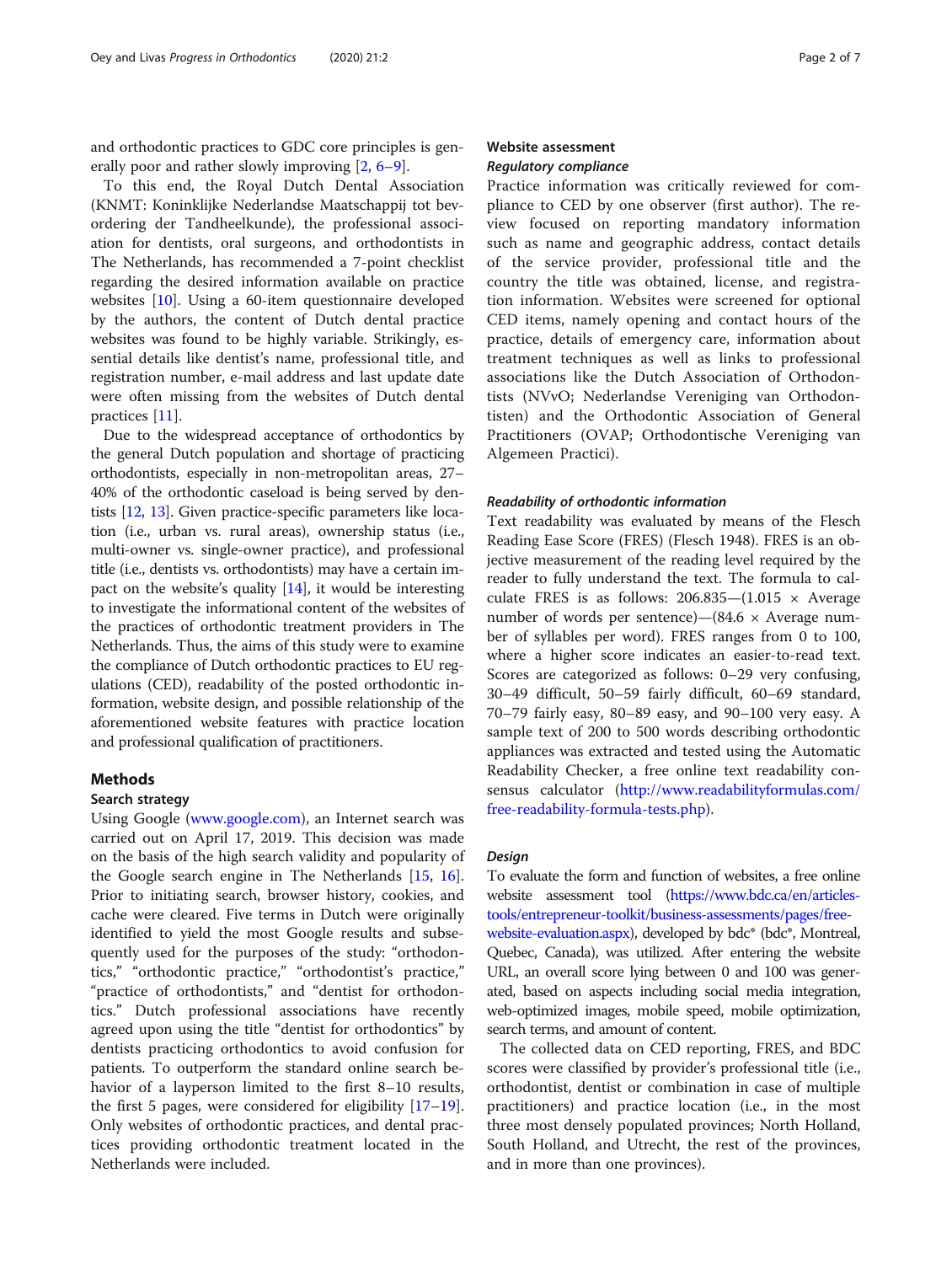## Statistical analysis

The presence of CED information was recorded in percentages, and differences between groups defined by practice location and professional qualification were assessed using chi-squared tests. For the numerical data, that is FRES and BDC scores, means, standard deviations, and ranges were calculated and differences between groups were tested using one-way analysis of variance (ANOVA). Statistical significance was set at 0.05. All statistical analyses were conducted using IBM SPSS Statistics software version 25 (IBM Corp., Armonk, NY, USA).

## Results

The search term combination yielded 4,024,900 results that were initially refined to 250 results. After applying the exclusion criteria for website type, a total of 111 websites were considered eligible (Fig. 1). Sixty-eight (62%) of the websites belonged to orthodontic practices, and 28 (25%) to dental practices offering orthodontic services.

# Reporting of mandatory CED information

On average, the websites complied with 6.8 out of the 8 mandatory CED items. All websites regardless of classification revealed practice name, address, and phone number.

The lowest reporting rates were found overall for the provider's professional registration (41%) and country of education in multi-location and multi-disciplinary practices (20 and 27%, respectively) (Table [1](#page-3-0)). Websites of all practices established in multiple provinces reported 5 out of 8 mandatory CED items. No statistically significant differences were observed in reporting either between websites of orthodontic, dental and multi-disciplinary practices or websites of practices as classified by location ( $P > 0.05$ ).

### Reporting of discretionary CED information

Practice opening hours were listed by 102 out of 111 websites (92%), followed by information regarding appliances and techniques (80%), emergency contact details (64%), and professional association links (57%) (Table [2](#page-3-0)). Practices located in North Holland, South Holland, and Utrecht were significantly more likely to list emergency care information ( $P = 0.02$ ), and orthodontists provided significantly more links to a professional association than the other providers  $(P = 0.0004)$ .

### **Readability**

The mean FRES of the examined information text (48.2) was categorized as difficult to read or requiring college

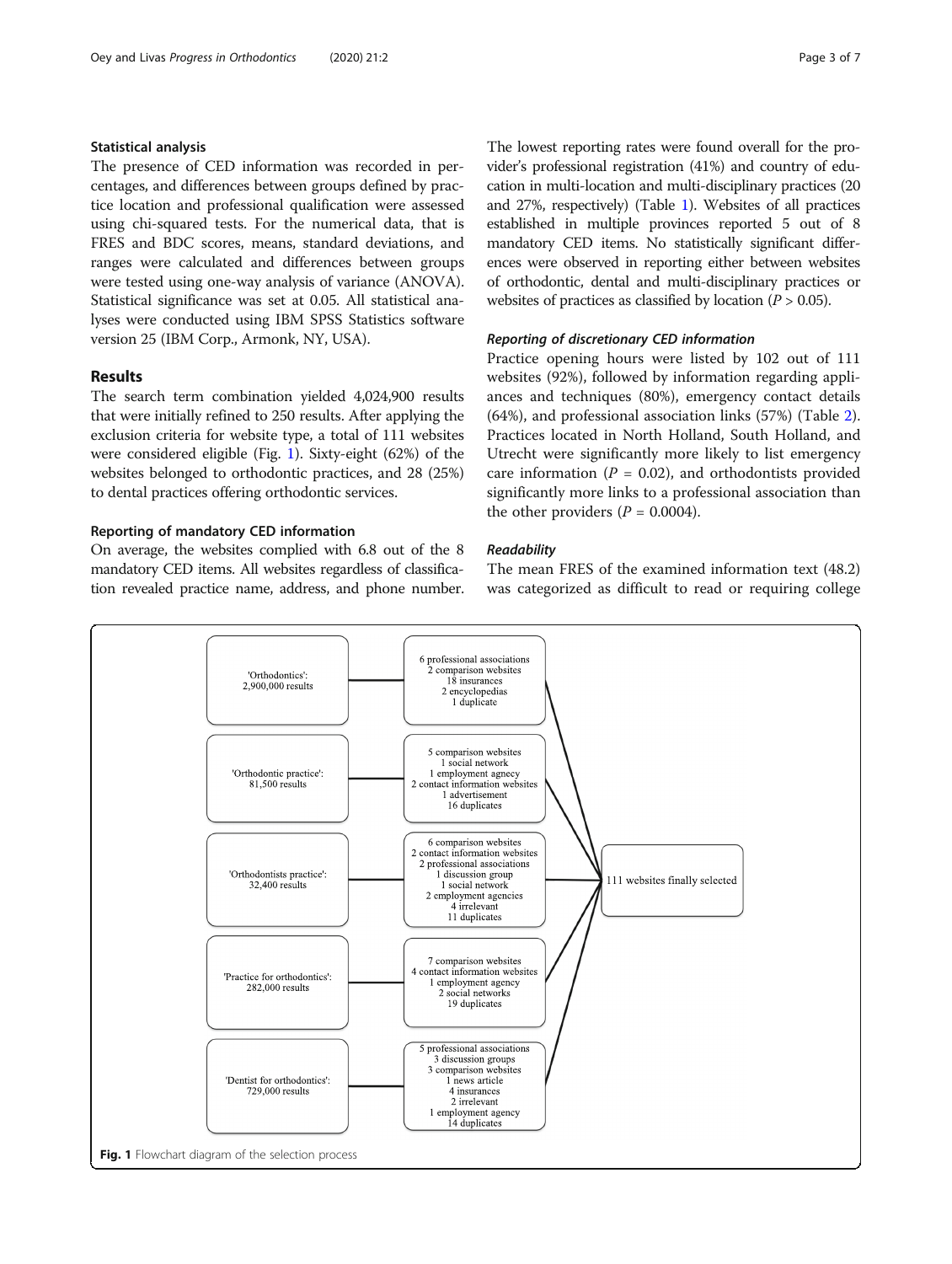|                     |            | Professional title |           |             | Practice location |                 |                    |
|---------------------|------------|--------------------|-----------|-------------|-------------------|-----------------|--------------------|
|                     | Overall    | Orthodontist       | Dentist   | Combination | NH, SH, U         | Other provinces | Multiple provinces |
| Provider's name     | 103 (93%)  | 65 (96%)           | 27 (96%)  | 10 (91%)    | 51 (98%)          | 47 (87%)        | 5 (100%)           |
| Practice address    | 111 (100%) | 68 (100%)          | 28 (100%) | 11 (100%)   | 52 (100%)         | 54 (100%)       | 5 (100%)           |
| E-mail              | 102 (92%)  | 64 (94%)           | 26 (93%)  | 10 (91%)    | 50 (96%)          | 47 (87%)        | 5 (100%)           |
| Phone number        | 111 (100%) | 68 (100%)          | 28 (100%) | 11 (100%)   | 52 (100%)         | 54 (100%)       | 5 (100%)           |
| Origin of education | 65 (59%)   | 54 (79%)           | 8 (29%)   | 3(27%)      | 32 (62%)          | 32 (60%)        | 1(20%)             |
| Registration number | 45 (41%)   | 32 (47%)           | 9(32%)    | 4 (36%)     | 21 (52%)          | 20 (37%)        | 4 (80%)            |
| Practice name       | 111 (100%) | 68 (100%)          | 28 (100%) | 11 (100%)   | 52 (100%)         | 54 (100%)       | 5 (100%)           |

<span id="page-3-0"></span>Table 1 Reporting of mandatory information items by the examined websites according to CED guidelines (in parentheses, the respective percentages)

NH, SH, and U stand for the provinces of North Holland, South Holland, and Utrecht

level. FRES of orthodontic websites was significantly higher than that of dental websites ( $P < 0.01$ ), but both fell under the same reading difficulty category (Fig. [2](#page-4-0)).

Readability scores of websites of practices located in the 3 most densely populated provinces were significantly higher than those located in multiple provinces ( $P < 0.035$ ). Multilocation practices were assigned a mean FRES of 35.4, which refers to difficult-to-read text or college-level (Table [3\)](#page-4-0).

#### Design

Two websites were not suitable for the application of the BDC tool and therefore excluded from the technical performance analysis. Websites of practices established in multiple provinces presented the highest mean BDC score (Table [3\)](#page-4-0). BDC scores of these practices were significantly higher than those located in the 3 most densely populated provinces or other provinces  $(P < 0.006)$  (Fig. [3](#page-5-0)).

## Discussion

Ethical compliance of the websites of orthodontic and dental practices to the existing EU regulations has been so far indirectly investigated in the UK, using the GDC guidelines based on CED recommendations. These studies concluded that despite the progress made over time, UK orthodontic practice websites generally failed to comply with GDC instructions [\[2,](#page-5-0) [7](#page-5-0)–[9\]](#page-5-0). In this sense, nearly 1 out of 10 orthodontic websites fully complied with the principles outlined by GDC [\[2](#page-5-0)].

According to the results of the present study, 26% of the examined Dutch websites were entirely compliant to CED mandatory items, with the provider's registration number being specified though, in less than half of the cases. Professional registration details were reported at higher rates ranging from 53 to 84% of orthodontic practices examined elsewhere  $[2, 8, 9]$  $[2, 8, 9]$  $[2, 8, 9]$  $[2, 8, 9]$  $[2, 8, 9]$  $[2, 8, 9]$  $[2, 8, 9]$ . On the contrary, such information was suboptimally provided by the UK and Dutch dental practice websites, viz., 19 and 27%, respectively [[6](#page-5-0), [11\]](#page-6-0). With respect to CED discretionary information, a link to a professional association was most frequently lacking but the websites outpaced previous reports [\[2](#page-5-0), [7](#page-5-0)–[9](#page-5-0)].

Furthermore, the mean FRES of the orthodontic information available on practice websites was difficult to read and required college-level reading skills. Research suggests that patient education materials should be written at a maximum reading level of sixth grade, which corresponds to a FRES of 80, to be well understood by readers [[20\]](#page-6-0). From this perspective, none of the websites achieved the recommended reading level.

The text on websites of orthodontists was significantly easier to comprehend compared to dentists and multidisciplinary practices, but the average reading level was still higher than the recommended level. However, orthodontic populations are globally, predominantly consisted of children and adolescents who should be accordingly instructed on-site and online [\[21](#page-6-0)]. Likewise, health information on 80% of Dutch websites regarding a wide range of medical conditions has been found to be

Table 2 Reporting of discretionary information items by the examined websites according to CED guidelines (in parentheses, the respective percentages)

|                                   | Overall   | Professional title |          |             | Practice location |                 |                    |
|-----------------------------------|-----------|--------------------|----------|-------------|-------------------|-----------------|--------------------|
|                                   |           | Orthodontist       | Dentist  | Combination | NH. SH. U         | Other provinces | Multiple provinces |
| Opening hours                     | 102 (92%) | 61 (90%)           | 27 (96%) | 11 (100%)   | 49 (94%)          | 48 (89%)        | 5 (100%)           |
| Emergency care                    | 71 (64%)  | 42 (62%)           | 22 (79%) | 11 (100%)   | 40 (77%)          | 29 (54%)        | 5 (100%)           |
| Treatment information             | 89 (80%)  | 57 (84%)           | 21 (75%) | 9(82%)      | 45 (87%)          | 40 (74%)        | 4 (80%)            |
| Link to professional associations | 63 (57%)  | 51 (75%)           | 8 (29%)  | 4 (36%)     | 28 (54%)          | 34 (63%)        | (20%)              |

NH, SH, and U stand for the provinces of North Holland, South Holland, and Utrecht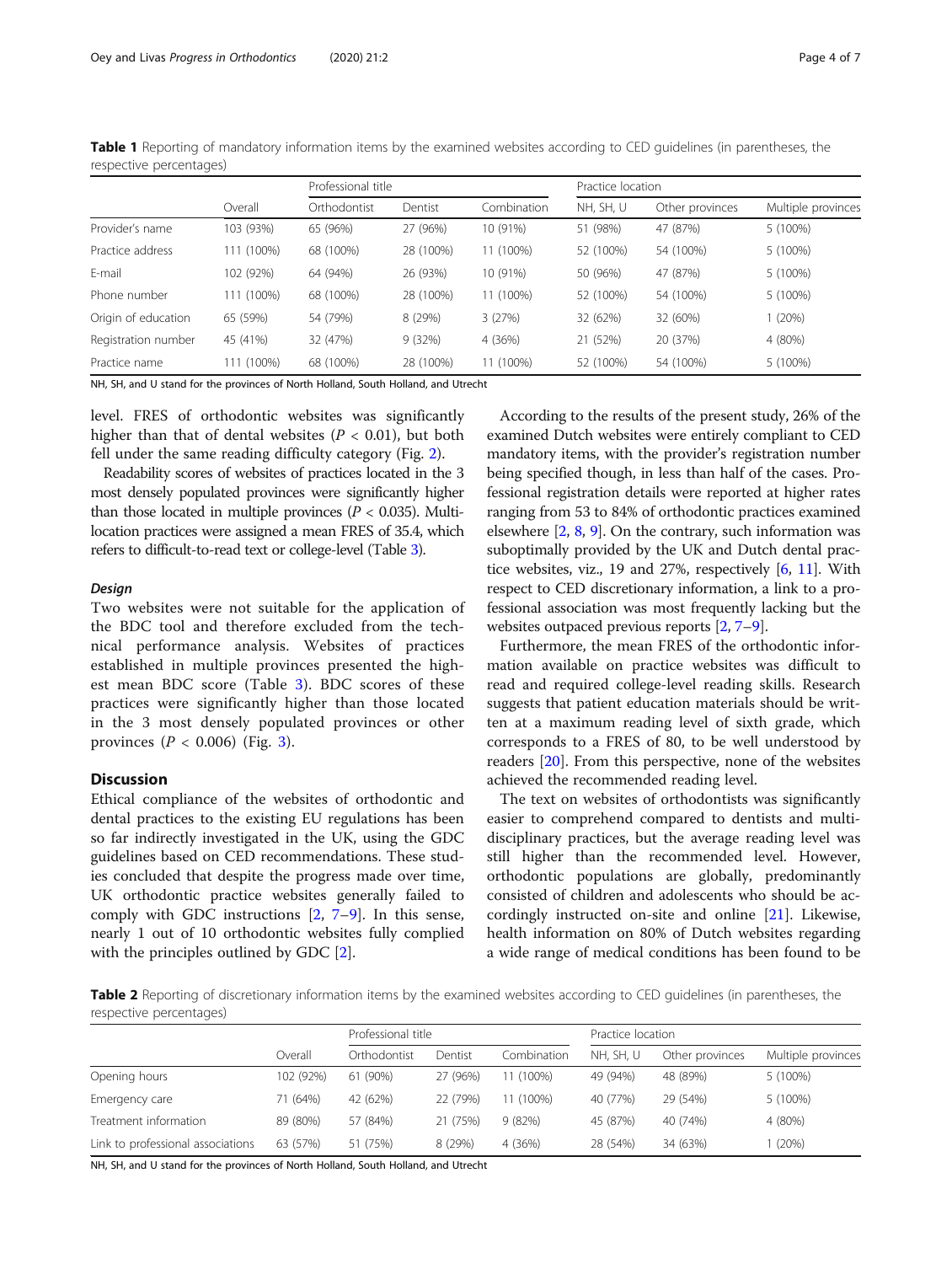<span id="page-4-0"></span>

written on a reading level too difficult for individuals with low health literacy and deprived message elements that improve understanding of health materials [\[22](#page-6-0)]. Bearing in mind that 25% of the population in The Netherlands has inadequate health literacy, the potential implications of the readability results on processing online health information might be even more severe [[23](#page-6-0)].

Hypothetically, high website quality might be expected by centrally located practices or the ones financially managed by multiple owners [[14](#page-6-0)]. Websites of practices located in multiple provinces were assigned significantly higher BDC scores than the rest, indicating superior website optimization. Even though this type of practice was underrepresented in the study sample, it referred mostly to dental chains accounting for 148 practice locations across the country. Consolidation of dental care and the creation of groups of practices known as dental chains reflects a flourishing worldwide phenomenon in the healthcare industry [[24](#page-6-0)]. In the USA, these large dental firms increased their establishments by 318% within a decade [[25\]](#page-6-0). In Europe, consolidation is mostly evident in Finland, where dental chains hold 35% of the market in terms of the number of dentists. The ample resources of a dental chain and centralized back-office functions like shared IT service centers enable vertical integration of services such as advanced website design and support throughout the organization [\[24\]](#page-6-0).

This study presents certain limitations that need to be acknowledged. Firstly, as in all cross-sectional observational studies, the sample of websites was collected at a single timepoint using a specific search strategy, and thus, interpretation of the findings should not be expanded. Nevertheless, the sample size can be considered relatively large and representative of the current orthodontic workforce in The Netherlands. Secondly, the content of the websites was evaluated in terms of adherence to ethical guidelines and readability, and not in terms of accuracy. As research on online orthodontic information has warned against the highly variable quality of materials related to treatment techniques, complications, and oral hygiene instructions, it would be useful to examine in the future the degree of agreement of the displayed text with the best available scientific evidence [[26](#page-6-0)–[30](#page-6-0)]. Thirdly, the evaluation of the technical design of the websites was performed by means of a rather new website assessment tool. Still, BDC is heavily used in business development strategies and provides an objective measure of the technical performance of a website.

The results of this multi-level website assessment advocate the need for the intensification of efforts to improve reporting of information in accordance with CED, simplify the context of the posted information, and optimize the technical design of the Dutch orthodontic practice websites. KNMT guidelines should be refined and monitored by domestic professional associations. Due to the dynamic nature of the Internet, regular review of the guidelines is necessary to keep pace with the constantly evolving technology [[3\]](#page-5-0). In this direction, the

Table 3 FRES and BDC score means of website information and design, respectively (in parentheses, the standard deviations)

|             |             |              | Professional title |             |             | Practice location |                    |  |
|-------------|-------------|--------------|--------------------|-------------|-------------|-------------------|--------------------|--|
|             | Overall     | Orthodontist | Dentist            | Combination | NH, SH, U   | Other provinces   | Multiple provinces |  |
| <b>FRES</b> | 48.2 (11.5) | 50.6 (10.1)  | 43.0 (12.0)        | 46.8 (14.1) | 49.1 (11.8) | 48.9 (10.8)       | 35.4(8.3)          |  |
| BDC score   | 53.9 (12.3) | 52.4 (11.3)  | 55.8 (13.7)        | 60.8(13.0)  | 54.8 (12.8) | 51.5(11.0)        | 69.2(9.7)          |  |

NH, SH, and U stand for the provinces of North Holland, South Holland, and Utrecht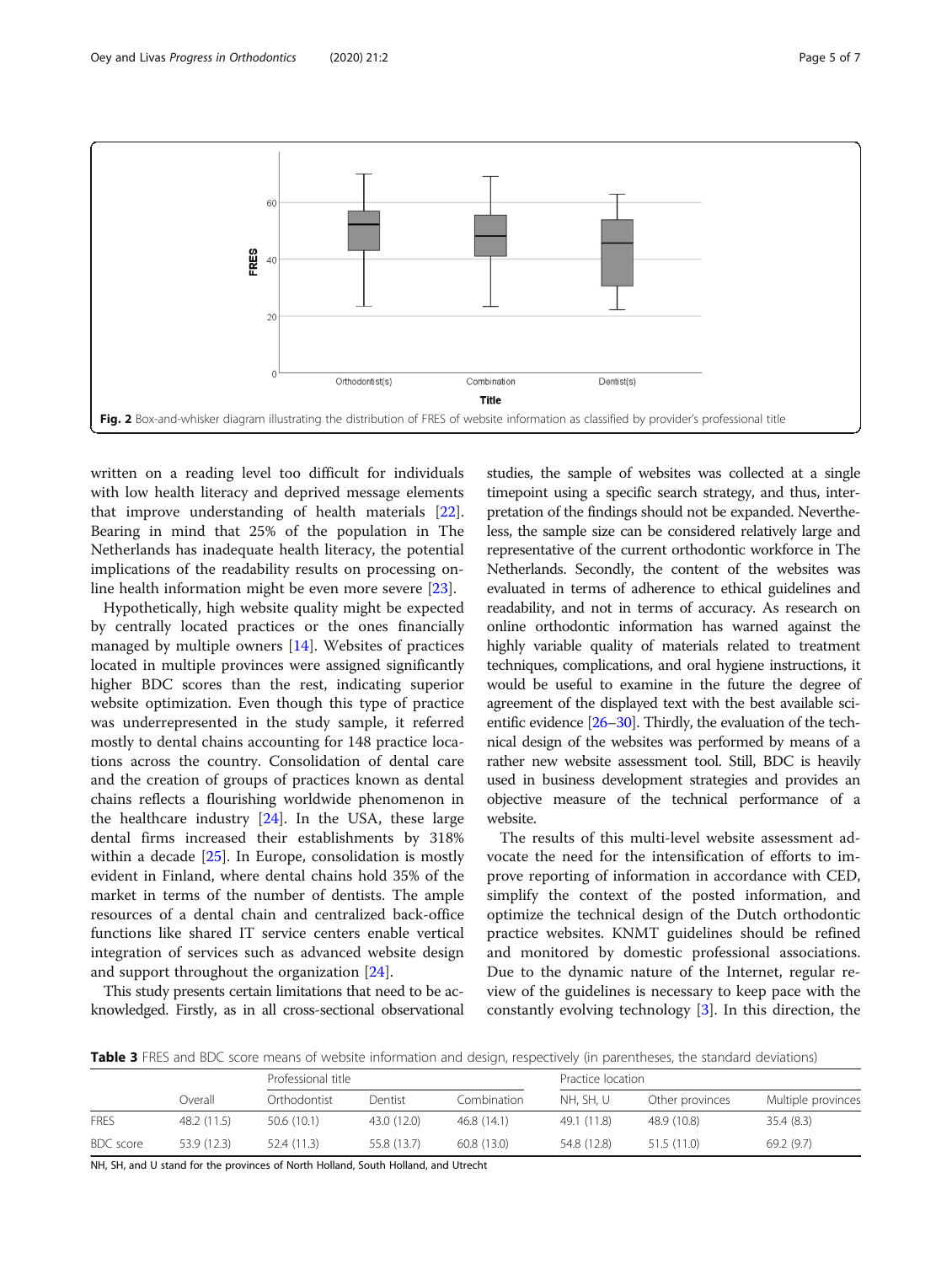

<span id="page-5-0"></span>

close collaboration of EU with national health professional bodies may be helpful in facilitating transparent verification procedures like CE marking [[31\]](#page-6-0). The informational content of the websites needs to be substantially revised to meet the reading standards of children and people with low health literacy. Inclusion of features that enhance information processing like animation, narration, and interactivity should be considered in developing appropriate orthodontic information materials [\[22](#page-6-0)]. Lastly, orthodontic practice websites may jointly cite easily understandable patient education materials approved by professional working groups and expert panels to ensure reading comprehension.

# Conclusions

- Despite the websites of Dutch orthodontic care providers comply to a large extent to the mandatory CED items, basic professional information like registration number and origin of education is commonly missing.
- The available orthodontic information requires advanced reading skills and should be therefore properly revised.
- A significantly more advanced website design was observed in multi-location practices.

#### Abbreviations

CED: Code of Ethics for Dentists; EU: European Union; FRES: Flesch Reading Ease Score; GDC: General Dental Council; KNMT: Koninklijke Nederlandse Maatschappij tot bevordering der Tandheelkunde; NH: North Holland; NVvO: Nederlandse Vereniging van Orthodontisten; OVAP: Orthodontische Vereniging van Algemeen Practici; SH: South Holland; U: Utrecht; UK: United Kingdom

#### Authors' contributions

CL designed the study, collected, analysed and interpreted data, and drafted paper. CGO collected, analysed and interpreted data, and drafted paper. Both authors read and approved the final manuscript.

## Funding

No funding

#### Availability of data and materials

The datasets used and/or analyzed during the current study are available from the corresponding author on reasonable request.

#### Ethics approval and consent to participate

Not applicable.

#### Consent for publication

Not applicable.

#### Competing interests

The authors declare that they have no competing interests.

#### Received: 29 September 2019 Accepted: 13 December 2019 Published online: 13 January 2020

#### References

- 1. Nelson KL, Shroff B, Best AM, Lindauer SJ. Orthodontic marketing through social media networks: The patient and practitioner's perspective. Angle Orthod. 2015;85:1035–41.
- 2. Patel A, Cobourne MT. The design and content of orthodontic practise websites in the UK is suboptimal and does not correlate with search ranking. Eur J Orthod. 2015:447–52.
- 3. Winker MA, Flanagin A, Chi-Lum B, et al. Guidelines for medical and health information sites on the internet: principles governing AMA web sites. JAMA 2000; 283:1600-6.
- 4. Manual of Dental Practice. Council of European Dentists. 2015. [https://](https://cedentists.eu/library/eu-manual.html) [cedentists.eu/library/eu-manual.html](https://cedentists.eu/library/eu-manual.html). Accessed 31st July 2019.
- 5. Guidance on advertising, 2013.General Dental Council. 2013 [https://www.](https://www.gdc-uk.org/professionals/standards/gdc-guidance) [gdc-uk.org/professionals/standards/gdc-guidance.](https://www.gdc-uk.org/professionals/standards/gdc-guidance) Accessed 31st July 2019.
- 6. Nichols LC, Hassall D. Quality and content of dental practice websites. Br Dent J. 2011;210:11.
- 7. Parekh J, Gill DS. The quality of orthodontic practice websites. Br Dent J. 2014;216:21.
- 8. Raimundo H, Robinson PK. An audit of implant practice websites: content and regulatory compliance. Br Dent J. 2014;217:673–7.
- 9. Budd ML, Davies M, Dewhurst R, Atkin PA. Compliance of NHS dental practice websites in Wales before and after the introduction of the GDC document 'Principles of ethical advertising'. Br Dent J. 2016;220:581–4.
- 10. Checklist Praktijkwebsite: Wegwijs in de praktijk. Koninklijke Nederlandse Maatschappij tot Bevordering der Tandheelkunde. [https://www.knmt.nl/](https://www.knmt.nl/sites/default/files/knmt_checklist_praktijkwebsite.pdf) [sites/default/files/knmt\\_checklist\\_praktijkwebsite.pdf.](https://www.knmt.nl/sites/default/files/knmt_checklist_praktijkwebsite.pdf) Accessed 31st July 2019